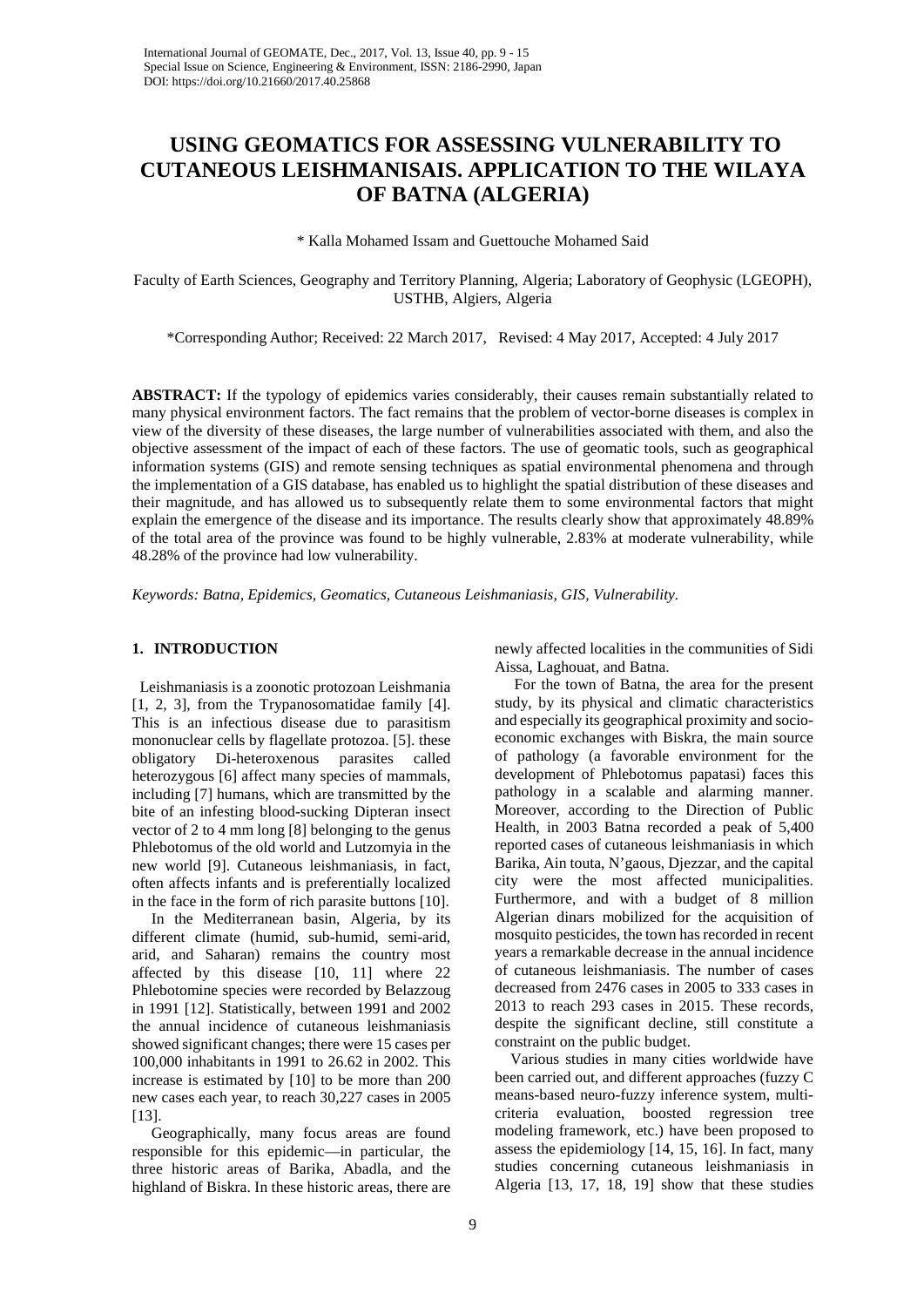address the issue from a purely analytical view without a prospective vision based on the study of vulnerability factors and their spatiotemporal articulation.

 The present work focuses on the relationship and the epidemic-environment ratio, namely the implementation of a spatial relationship with a geomatics approach to physical and environmental factors that might explain the emergence of the disease and its importance. The aim is to obtain an attribute table that contains all entities required for identification and the reclassification of different levels of vulnerability to the epidemiology of cutaneous leishmaniasis in wilaya of Batna.

## **2. STUDY AREA DESCRIPTION**

 The wilaya of Batna (Fig. 1) is located in the eastern part of Algeria between 4° and 7° east and 35° and 36° north latitude.

From a total population of 1,425,300 in 2015 and a total area of  $12,038.76 \text{ km}^2$ , the town is located in an area formed by the junction of Tellian Atlas in the north and the Saharan Atlas in the south. The link with this mountain entity is the main physical feature of the town and thereby determines the climate characteristics and the conditions for human activity. According to the National Meteorology Office (ONM), Batna is characterized by a semiarid climate with extreme seasonal variations in temperature and precipitation. The average temperature is about 4 °C in January and 35 °C in July. The wilaya of Batna, by its semi-arid climate associated with physical characteristics (altitude, slope, etc.) and socio-economic characteristics (number of people in rural areas, sanitation, road network density, etc.), presents a suitable area for the development and propagation of cutaneous leishmaniasis.



Fig.1 Study area Location Map (A) Batna town, (B) Batna Municipalities.

#### **3. MATERIALS AND METHODS**

Studying cutaneous leishmaniasis implies the study of the transmission vector (sand fly) and the physical and environmental factors that are favorable to its proliferation. The difficulty lies primarily in the modeling of vulnerability levels. The efficiency of a model is closely related to the choice and selection of a limited number of measurable parameters and the real impact on the proliferation. In fact, the best models are those that incorporate few parameters, are easy to use, and able to reproduce the reality. On this basis, three key parameters have been selected in order to map the spatial distribution of vulnerability of Batna to the epidemic of cutaneous leishmaniasis. These include the surface, the temperature, the landfills, and the slope classes.

 Moreover, the choice of infrared remote sensing as a main source of thermal data is explained by the lack of detailed field data. The study area is covered by a single meteorological station (Batna Station), which provides only one value of temperature for an area of  $13,026 \text{ km}^2$ , while the study of such epidemic diseases requires quite detailed working scales for understanding the dynamics of the genesis and development of this disease.

 In summary, the adopted methodology consists of estimating and interpolating the surface temperatures to determine the different slope levels and identify different types of landfills in the town. These quantified and spatial data are subject to a multi-criteria analysis to identify the vulnerability levels.

## **3.1 Estimation and interpolation of land surface temperature**

 In the present study, treatments of thermal infrared data LDCM Landsat 8 were made in three essential steps:

 "Eq. (1)": we transformed the thermal band (band 10 and 11) to land surface temperature (LST). The procedure consists of calculating the spectral radiance factor by multiplying the radiometric rescaling multiplicative factor of infrared thermal bands (IT) with his corresponding band (IT) and adding the additive rescaling factor according to the formula:

$$
L_{\lambda} = M_L * Q_{cal} + A_L \tag{1}
$$

where:

 $L\lambda$  = top of atmosphere (TOA) spectral radiance (watts/  $(m2 * grad * \mu m)$ );

 $M<sub>L</sub>$  = band-specific multiplicative rescaling factor;  $ML = 0.000342$ ;

 $A<sub>L</sub>$  = band-specific additive rescaling factor  $A<sub>L</sub>$ = 0.1;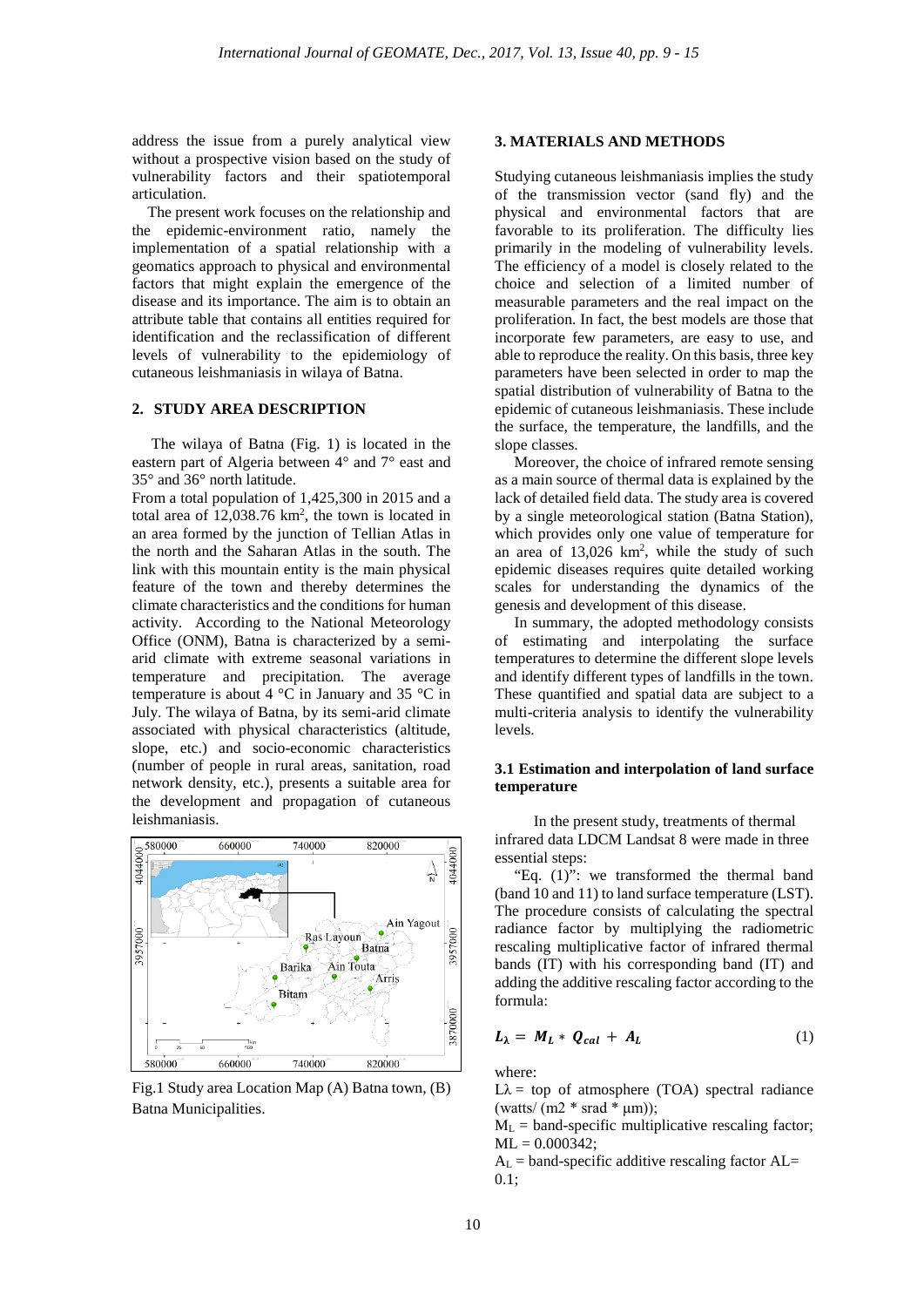Qcal = quantized and calibrated standard product pixel values (digital number).

"Eq. (2):" We converted spectral radiance to brightness temperature.

The thermal infrared sensor (TIRS) band data can be converted from spectral radiance to the brightness temperature using the thermal constants provided in the metadata file:

$$
TB = \frac{k_2}{\ln\left(\frac{k_1}{\ln}\right) + 1} - 273.15\tag{2}
$$

where:

TB: brightness temperature (°C);

K1: band-specific thermal conversion K1= 774.8853 for band 10 and 480.8883 for band 11; K2: band-specific thermal conversion constant K2  $= 1321.0789$  for band 10 and 1201.1442 for band 11;

 $L_{\lambda}$ : TOA spectral radiance.

The land stat emissivity (LSE) from Landsat 8 imagery is estimated using the following equation:

$$
LSE = \varepsilon_s (1 - Pv) + \varepsilon_v (Pv) + d\varepsilon \tag{3}
$$

where:

 $\varepsilon_s$ ,  $\varepsilon_n$ : emissivity of soil and vegetation (Table 1).

Table 1. Emissivity of soil and vegetation for Landsat 8 TIRS band 10 and 11.

|                       | Band 10 | Band 11 |
|-----------------------|---------|---------|
| $\varepsilon_{s}$     | 0.971   | 0.977   |
| $\pmb{\varepsilon}_n$ | 0.987   | 0.989   |

Dε: represents the surface roughness ( $de = 0$ ) for homogenous and flat surfaces, but for heterogeneous and rough surfaces dε can reach a value of 2% [20]. This term can be estimated as follows:

$$
d\varepsilon = (1 - \varepsilon_s)(1 - Pv)F\varepsilon_v \tag{4}
$$

where:

 $\mathbf{F}$ : shape factor whose average value is 0.55;

 $Pv$ : the vegetation cover fraction; it can be estimated according to [21] by the following equation:

$$
Pv = \left[\frac{NDVI - NDVI_s}{NDVI_v - NDVI_s}\right]^2\tag{5}
$$

NDVI : Normalized vegetation index by difference, calculated as the combination of the near infrared and red band:

$$
NDVI = \frac{Red - NIR}{Red + NIR} \tag{6}
$$

NIR and RED are the response in the near infrared and red bands, respectively.

NDVIv is NDVI of vegetation equal to 0.585 and NDVIs is NDVI of soil equal to -0.335.

"Eq. (3)" Land surface temperature (LST) is given by:

$$
LST = \frac{TB}{1 + w * (\frac{TB}{\rho}) * Ln(e)}\tag{7}
$$

: satellite brightness (blackbody) temperature (°Celsius).

w: wavelength of emitted radiance (11.457  $\mu$ m).

$$
\rho = \frac{h.c}{\sigma} = 1.438 \times 10^{-2} \,\mathrm{m} \,\mathrm{K}.
$$

 $h$ : Planck's constant (6.626 x 10<sup>-34</sup> J sec).

C: velocity of light  $(2.998 \times 10^8 \text{ m/sec})$ .

: Stefan-Boltzmann constant

 $(5.67 \times 10^{-8} \text{ W} \text{m}^{-2} \text{ K}^{-4}).$ 

: land surface emissivity.

 After obtaining land surface temperatures, we have in a first step interpolated by the temperatures using co-kriging method according to altitudes by selecting 336 samples covering the entire study area. We then checked and validated our choice using the least squares method (Fig. 2). To optimize an interpolation model, it is necessary that the coefficient of correlation between the observed values and those predicted be close to 1 [22].



Fig. 2 Land surface temperatures of Batna Town.

 It is worth mentioning that interpolation is a value estimation technique for non-indicated locations from existing punctual observations [23].

 There are indeed many examples of the spatial interpolation of temperatures, including those known as geostatistical interpolation methods of kriging and co-kriging with many advantages (more efficient in theory, they can model the spatial structure of data, etc.). Based on the work of [24] and [25], the so-called deterministic interpolation methods (polynomial and splines) produce better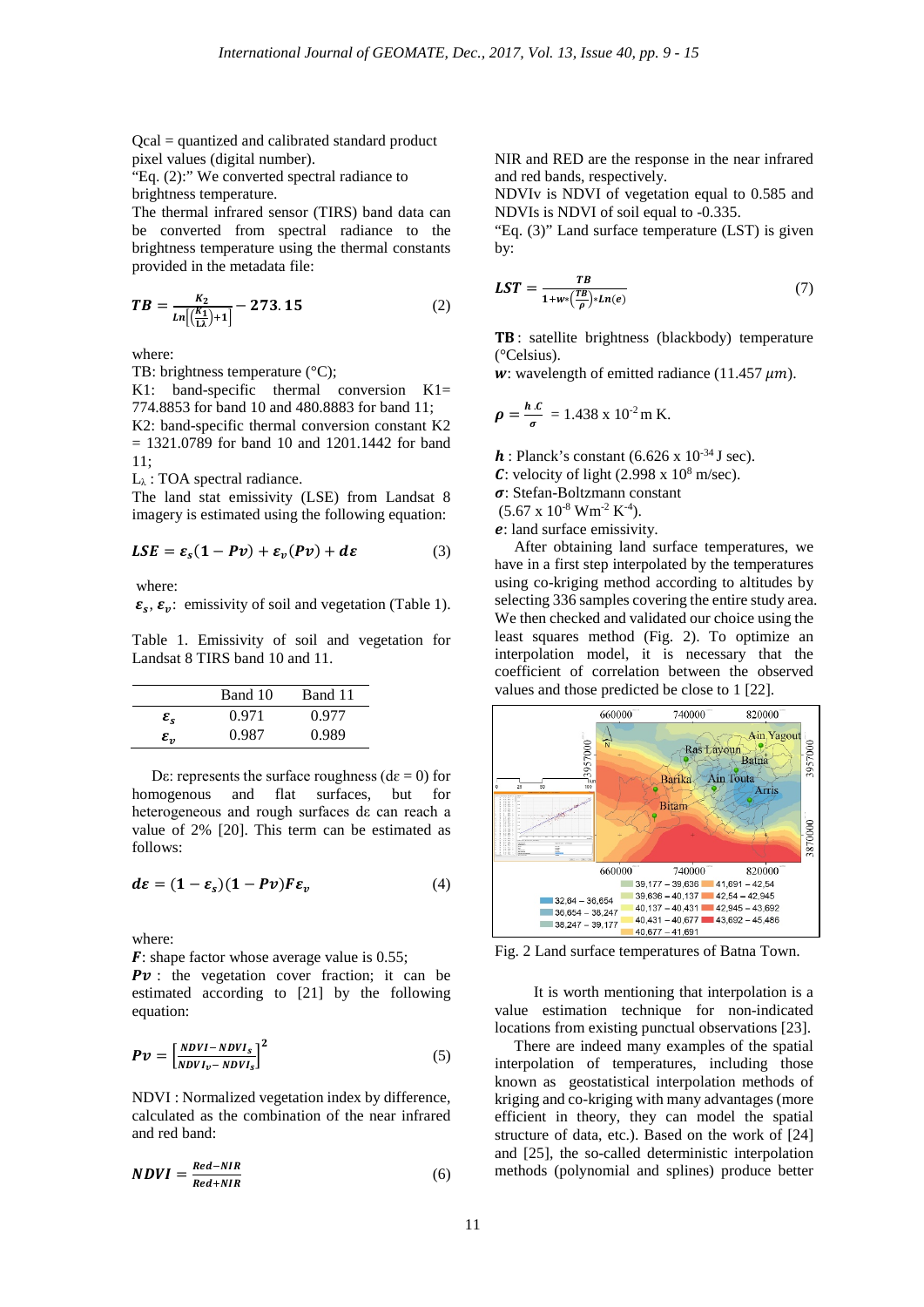results on areas with low relief, while kriging appears to be better on monthly and especially daily averages, and better adapted to areas with rough terrain. Given the mountainous nature of the town of Batna (7% of the land exceeds a slope of 8°), cokriging seems to be more suited for this study (Fig. 2).

# **3.2 Identification of different types of landfills in Batna**

The enormous quantities of solid waste generated daily by the 61 municipalities of Batna generate large numbers of landfills of different kinds, and most of them consist of uncontrolled landfills. Indeed, there are about 52 uncontrolled landfills (or wild) throughout the territory is very anarchic, six controlled landfills and three technical landfill centers (CET), in which the waste treatment process is more efficient and meets hygiene and safety rules. Moreover, through a field survey, we found that the difference between controlled landfills and uncontrolled ones is limited to a metal grid of 2 meters. This difference in typology has no influence on the environmental impact of the development and the proliferation of the disease (Fig. 3).



Fig. 3 Types of Landfills in Batna Town.

# **3.3 Determination of the different slope levels**

 To determine the different slope levels, we used the spatial analysis tools of Arc Toolbox (ESRI) to extract the slope of a digital elevation model (DEM) covering the town of Batna. A low slope is often associated with stagnation or water retention, making, therefore, a highly suitable environment for the development of sandflies.

 According to the slope map (Figure 4), 63% (or 869131.661 ha) of land does not exceed a slope of 3°, and 29% (403809.727 ha) does not exceed 8°. Only 8% (or 113859.511 ha) of the total area of the town exceeds a slope of 8°. Moreover, according to the same map, we can see that low slope levels are

mainly concentrated in the southwest and northeast of the town and are characterized by the presence of numerous depressions closed to an endorheic hydrological regime as sebkhas and chotts (Hodna, Gadaine, Tinnsilt, etc.).



Fig.4 Batna slope levels.

# **3.4. RESULTS AND DISCUSSION**

 To assess the vulnerability of the area investigated for this disease, it is necessary to relate all of these parameters to a spatial level (spatial analysis). We must keep in mind that the information has importance and meaning only when it is related to other information. For this final, synthetic approach of vulnerability was established using multiple queries, integrating the three physico-environmental criteria related to the land surface temperature, slope levels, and existing landfills types. The vulnerability map was obtained by a series of requests integrating different combinations of the three criteria that were reclassified into distinct classes.

 Indeed, we began with the idea that the presence in the same area of high temperatures associated with lower slope levels in those municipalities where landfills are not controlled, are the most vulnerable areas. Therefore*, ceteris paribus,* low temperatures/high slope levels, low temperatures/high levels of slopes and municipalities with controlled landfills or CET represent low vulnerability areas.

According to the vulnerability map (Fig. 5) and Table 2, it is easy to see that the town of Batna is facing a real risk of cutaneous leishmaniasis. It clearly indicates that 48.89% of the total area of Batna is highly vulnerable. The remaining is divided between 2.83% of middle vulnerability and only 48.28% of low vulnerability. Indeed, these results can be explained through a spatial analysis of selected factors: land surface temperature, landfills, and parameters of the physical environment (slope classes).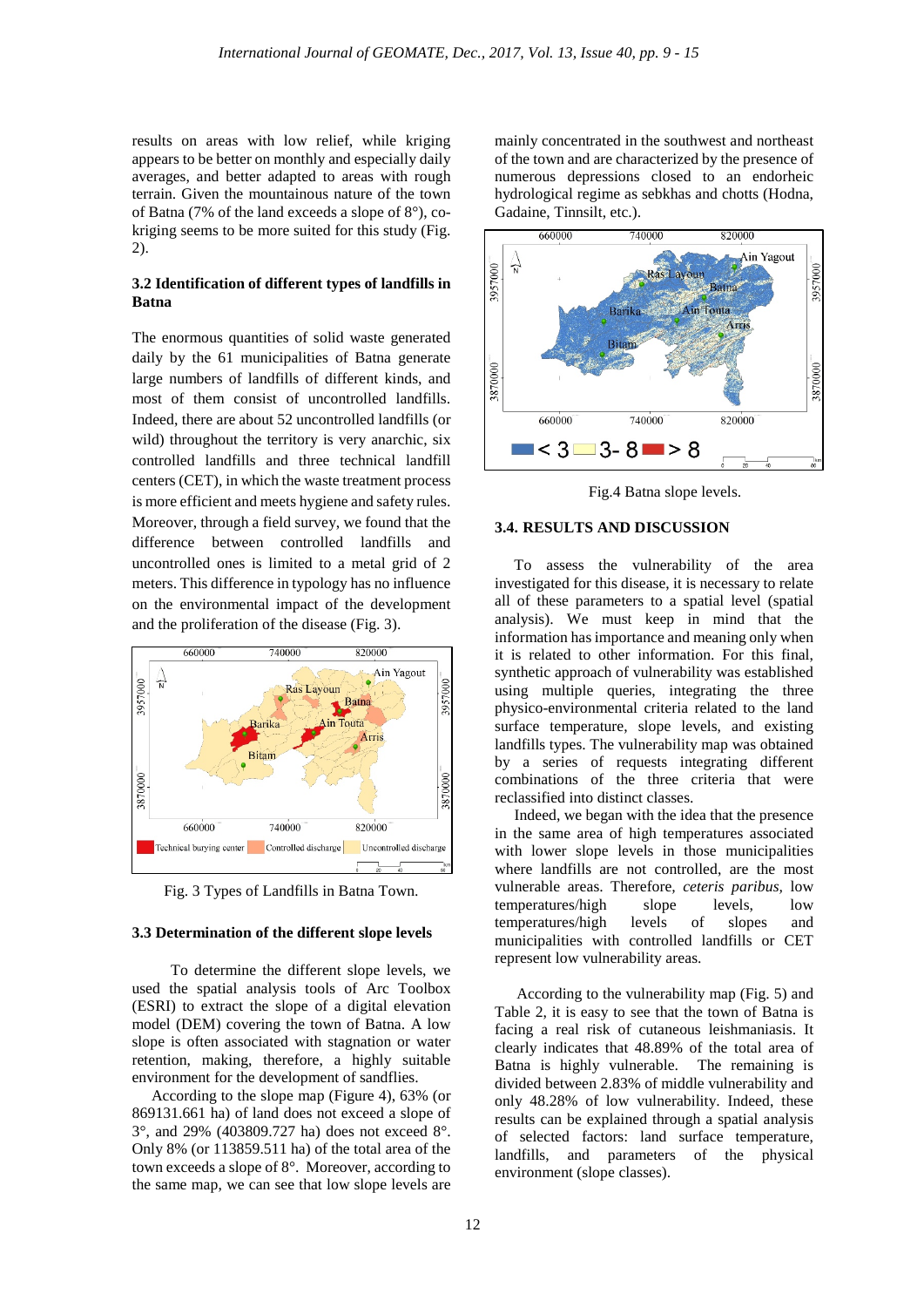

Fig.5 Vulnerability map of cutaneous leishmaniasis in Batna Town.

Table 2. Vulnerability classes to cutaneous leishmaniasis.

| Vulnerability class | Area (ha) | Area $(\% )$ |
|---------------------|-----------|--------------|
| Low                 | 6699,14   | 48,28        |
| Medium              | 393,64    | 2,83         |
| High                | 6785,72   | 48,89        |

 "Eq. (1)": A high temperature promotes the proliferation of sand fly larvae because an analysis of the map of the state of the disease indicates that the most affected municipalities are located in the Saharan latitudes (southwest) and at elevations with depression (between 336 m and 975 m) giving a high thermal gradient for the cases of Barika, Djezzar Bitam, Abdelkader Azil, and Amdoukal. It will be noted that the proximity of these municipalities to the town of Biskra (the main cradle of the disease) is another factor favoring this vulnerability.

 "Eq. (2)": Landfills are among the many sources of environmental pollution. They are areas that receive substantial and increasing amounts of detritus in the open air on a daily basis; the risk primarily arises because these landfills are a suitable environment for the life cycle of a sand-fly, and an endless source of food for its development. In the total absence of a system for processing and recycling urban waste in the town, these landfills remain proliferation areas for many diseases. To this end, they completely escape the environmental control of the province.

 "Eq. (3)": The components of the physical environment contribute greatly to aggravate the environmental situation responsible for the appearance and development of this disease. They include slope and altitude parameters. In the present work, a morphological analysis of the region shows that most of the areas are endorheic, characterized by a multitude of closed depressions where water stagnation is omnipresent, in particular in the southwestern and northeastern side of the town (chott Tinnsilt, sebkha ezzemoul, sebkha Djenndli, chott Gadaine, chott Hodna, etc.).

 Slopes and their spatial structures can constitute a risk factor, as low slopes (less than 3%) are the source of water stagnation and the appearance of wetlands constitute a favorable environment for the development of many insects. Noted that the risk of cutaneous leishmaniasis is aggravated by the coincidence of high densities of population with the most vulnerable sectors. Indeed, over 68% of the population (i.e. 7651.46 inhabitants) face medium to high vulnerability, as compared to 32% (3553.97 inhabitants), which is concentrated in areas of low vulnerability.

 Simultaneous visual comparison between the vulnerability map (Fig.5) with that of the declared cases of cutaneous leishmaniasis shown in Fig.6 reinforces our approach and obtained results. Noted that the most vulnerable sectors localize the most significant numbers of declared cases of leishmaniasis. These sectors include the southwest area represented by the municipalities of Barika (with 392 reported cases), Bitam (61), Abdelkader Azil (37), Djezzar (69), and Ain Touta (61).

 This spatial analysis clearly shows that the most significant cutaneous leishmaniasis cases are located in the most populated municipalities. However, an important question arises—whether the number of inhabitants alone determines the importance and the extent of the disease. For this, a correlation analysis (method of least squares) was carried out to confirm this. Indeed, the results of this method (Fig. 7) show that the level of correlation is not significant;  $R^2 = 0.1635$  (or a correlation of 40%).

This clearly shows no significant relationship between the population size and declared cases. We can, therefore, conclude that the size of the population is an element of risk that remains poorly defined, and if this factor does not in itself explain the epidemiological situation, the environmental explanation through the three parameters analysis of disease previously chosen is definitely required



Fig. 6 Spatial distribution of reported cases of cutaneous leishmaniasis.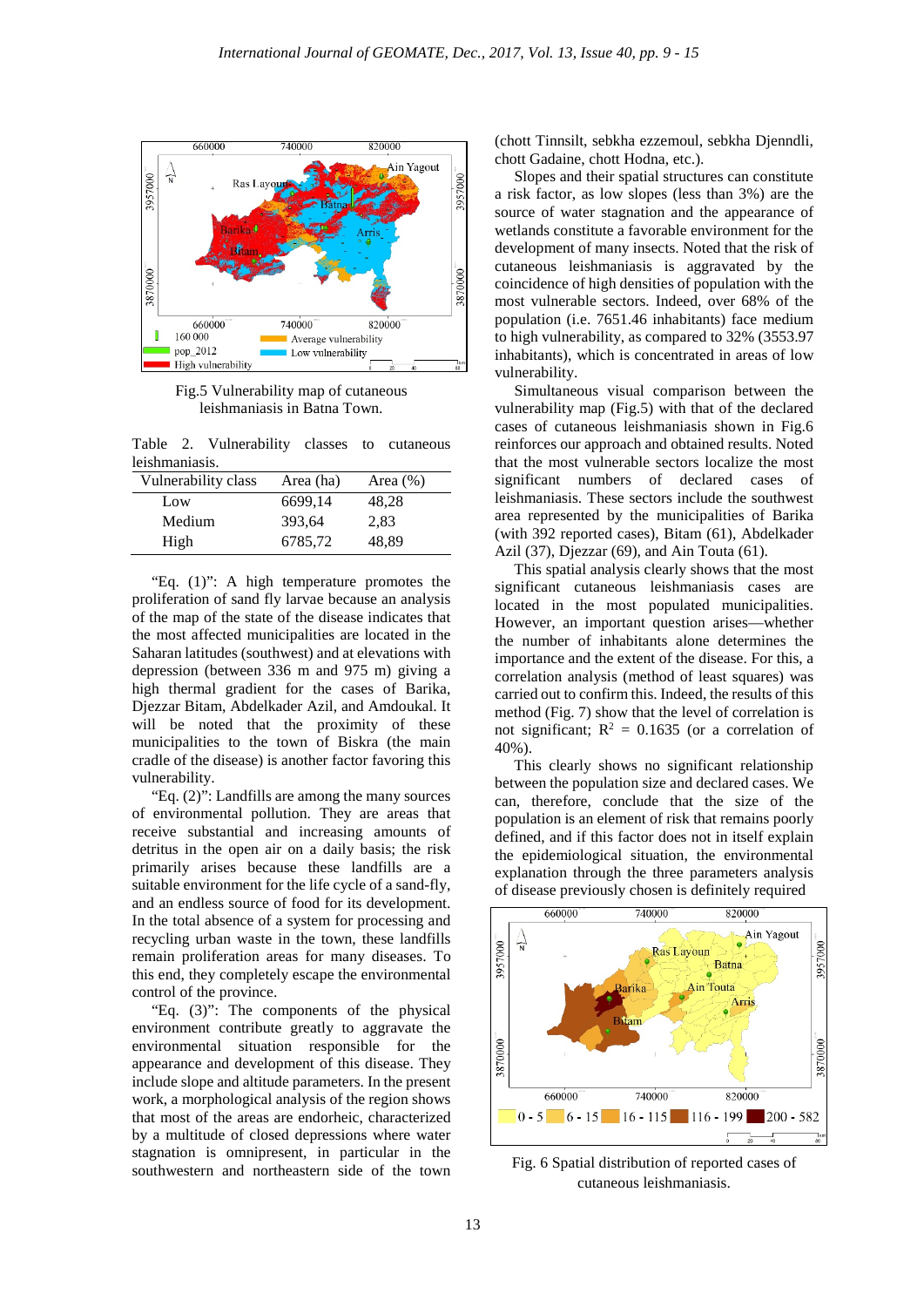

Fig. 7 Scatter plot of the number of population and declared Leishmaniasis cases in municipalities.

#### **3. CONCLUSION**

 Cutaneous leishmaniasis, because of its pathological nature, magnitude, and growing spatial spread, constitutes a major concern for public health. Batna areas of the present study are strongly affected by this scourge, where the number of recorded cases of leishmaniasis has reached alarming dimensions, which thus requires the support of this problematic in a global and integrated manner.

 Our approach is an analytical approach seeking to understand the factors of vulnerability that are potentially responsible for this transmissible disease and its development. Using geomatics tools, namely, remote sensing and geographic information systems (GIS), as spatial techniques has enabled us to identify the environmental factors that might explain the emergence of the disease and its development.

 It is evident that there are numerous vulnerability factors with converging effects. However, we have only considered the most important and especially the quantifiable factors, which can be integrated as numerical data into the GIS database. In fact, the components of the topography, landfills, and surface temperature were set in a spatial relationship. Spatial analysis results with SQL queries have shown that many municipalities in the towns (Barika, Ain Touta, Djezzar Bitam, etc.) observe a significant vulnerability rate. It clearly appears that the municipalities of the southwest and northeast of the province have the highest vulnerabilities with a rate of 48.89% of the total area; however, those in the center and southeast are less vulnerable (48.28%).

 In summary, the results can be a decision support tool for public health services of the town and can guide their actions in terms of prevention and management of epidemiological situations.

 The results of the present study represent only a modest contribution that can open a new path for environment-epidemiology relations and associated geo-analytical databases. However, one cannot lose sight of the influence of other factors of vulnerability on this disease and its proliferation, especially roads and weekly markets—essential vectors that can carry sandflies species that are responsible for cutaneous leishmaniasis which must be apprehended later by Network Analysis.

## **4. REFERENCES**

- [1] Minodier P, Piarroux R, Garnier JM, Unal D. "Leishmaniose viscérale méditerranéenne : physiopathologie ". Presse Med 2009 ; 28 : 28- 33.
- [2] Pigott David M, Bhatt Samir, Golding Nick, Duda Kirsten A, Battle Katherine E, Brady Oliver J, Messina Jane P, Balard Yves, Bastien Patrick, Pratlong Francine, Brownstein John S, Freifeld Clark C, Mekaru Sumiko R, Gething Peter W, George Dylan B, Myers Monica F, Reithinger Richard, and Hay1Simon I, (2014): Global distribution maps of the leishmaniases; eLife journal. 2014; 3: e02851. Published online 2014 Jun 27. doi: 10.7554/eLife.02851
- [3] Dedet JP, Pratlong F. "Leishmanioses. In : Epidémiologie des maladies parasitaires". (Ripert C. Ed). Editions Médicales Internationales 2001 ; 3: 221-241.
- [4] Lightburn E, Morand JJ, Chouc C. ˮLeishmaniose tégumentaire du nouveau monde". Nouv Dermatol 2000 ; 19: 385.
- [5] Del Giudice P, Marty P, Lacour JPH. ˮLeishmaniose cutanée autochtone en France métropolitaine". Ann Dermatol Venerol 2001 ; 128: 1057-1062.
- [6] Marignac G, Lebastard M, Fall G, Nicolas L, Milon G. "Exploration de la dissémination de Leishmania, un parasite délivre et prélevé par le phlébotome au niveau du derme de l'hôte vertébré", Bull Acad Vet 2003 ; 157 : 41-45.
- [7] Dedet JP. "Leishmanies, leishmanioses. Biologie, clinique et thérapeutique<sup>n</sup>, Encyclopédie Médico-Chirurgical 2001 ; 8: 506-510.
- [8] Marty P, Rosenthal E. "Treatment of visceral leishmaniasis: a review of current treatment practices", Expert Opin. Pharmacother 2002; 3: 1101-1108.
- [9] Osman OF, Kager PA, Oskam L. ˮLeishmaniasis in the Sudan: a literature review with emphasis on clinical aspects", Trop Med International Heath 2000 ; 5: 553- 562.